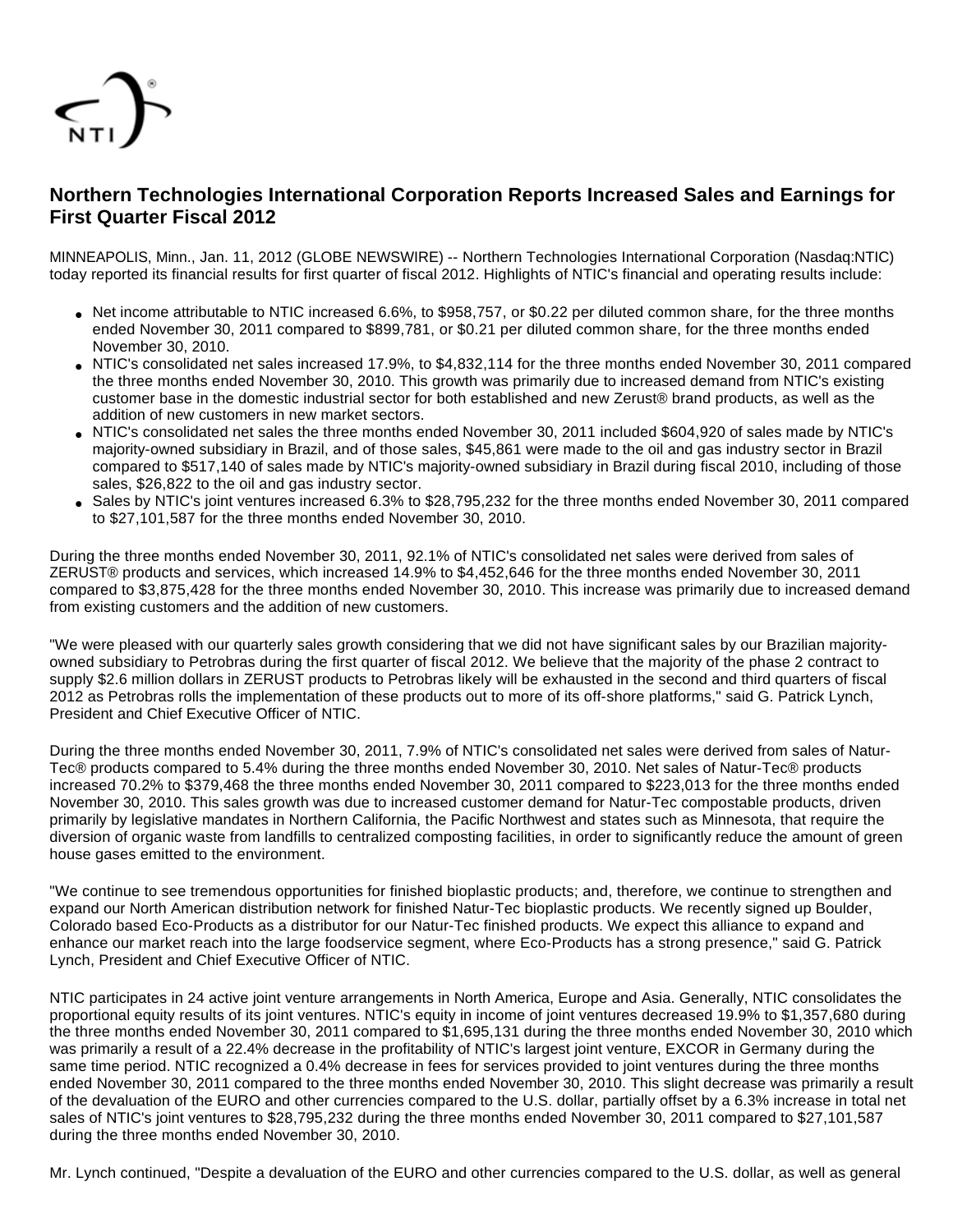economic concerns in Europe, sales at our joint ventures still increased 6% in the first quarter of fiscal 2012 compared to the same period last fiscal year. Although this growth percentage is smaller than in past, we are still encouraged by the results given the macro circumstances. Based on discussions with our joint ventures, each of them is still optimistic that growth will be consistent with past years. However, this is a situation that we will continue to monitor very closely."

NTIC's total operating expenses decreased 3.8%, or \$132,329, to \$3,393,068 during the three months ended November 30, 2011 compared to the three months ended November 30, 2010.

NTIC expenses all costs related to product research and development as incurred. NTIC incurred \$814,305 and \$1,193,456 of expense during the three months ended November 30, 2011 and 2010, respectively, in connection with its research and development activities. These represent net amounts after being reduced by reimbursements related to certain research and development contracts. Such reimbursements totaled \$197,000 and \$25,992 for the three months ended November 30, 2011 and 2010, respectively. NTIC anticipates that it will spend between \$4,300,000 and \$4,500,000 in total during fiscal 2012 on research and development activities related to its new technologies.

Net income attributable to NTIC increased 6.6% to \$958,757, or \$0.22 per diluted common share, for the three months ended November 30, 2011 compared to \$899,781, or \$0.21 per diluted common share, for the three months ended November 30, 2010.

NTIC's working capital was \$11,359,574 at November 30, 2011, including \$3,407,371 in cash and cash equivalents, compared to \$9,085,748 at August 31, 2011, including \$3,266,362 in cash and cash equivalents. On January 10, 2012, NTIC and PNC Bank, National Association extended the maturity date of NTIC's \$3,000,000 line of credit to extend the maturity date of the line of credit from January 10, 2012 to January 9, 2013.

#### **Outlook**

For the fiscal year ending August 31, 2012, NTIC has not changed its previous guidance and expects its net sales to range between \$23.0 million and \$24.5 million, inclusive of sales made by NTIC's majority-owned subsidiary in Brazil, and expects net income of between \$4.7 million to \$5.0 million, or between \$1.08 and \$1.14 per diluted share.

#### **Conference Call and Webcast**

NTIC will host a conference call today at 8:00 a.m. Central Standard Time to review its results of operations for the first quarter of fiscal 2012 and future outlook, followed by a question and answer session. The conference call will be available to interested parties through a live audio webcast available through NTIC's website at [www.ntic.com](http://www.globenewswire.com/newsroom/ctr?d=242303&l=15&a=www.ntic.com&u=http%3A%2F%2Fwww.ntic.com) or<http://ir.ntic.com/events.cfm>where the webcast will be available archived and accessible for at least 12 months. The dial-in number for the conference call is (877) 670-9779 and the confirmation code is 40642344.

#### **Financial Results**

#### **NORTHERN TECHNOLOGIES INTERNATIONAL CORPORATION AND SUBSIDIARIES CONSOLIDATED BALANCE SHEETS AS OF NOVEMBER 30, 2011 (UNAUDITED) AND AUGUST 31, 2011 (AUDITED)**

|                                                                                                                              | <b>November</b><br>30. | August 31,<br>2011 |
|------------------------------------------------------------------------------------------------------------------------------|------------------------|--------------------|
|                                                                                                                              | 2011                   |                    |
| ASSETS                                                                                                                       |                        |                    |
| <b>CURRENT ASSETS:</b>                                                                                                       |                        |                    |
| Cash and cash equivalents                                                                                                    | \$3,407,371            | \$3,266,362        |
| Receivables:                                                                                                                 |                        |                    |
| Trade excluding joint ventures, less allowance for doubtful accounts of \$20,000 at November 30, 2011 and<br>August 31, 2011 | 2,846,182              | 2,515,316          |
| Trade joint ventures                                                                                                         | 1,005,509              | 1,149,666          |
| Fees for services provided to joint ventures                                                                                 | 2,168,794              | 2,129,911          |
| Inventories                                                                                                                  | 3,967,254              | 3,842,854          |
| Prepaid expenses                                                                                                             | 711,440                | 364,805            |
| Deferred income taxes                                                                                                        | 221,600                | 221,600            |
| Total current assets                                                                                                         | 14,328,150             | 13,490,514         |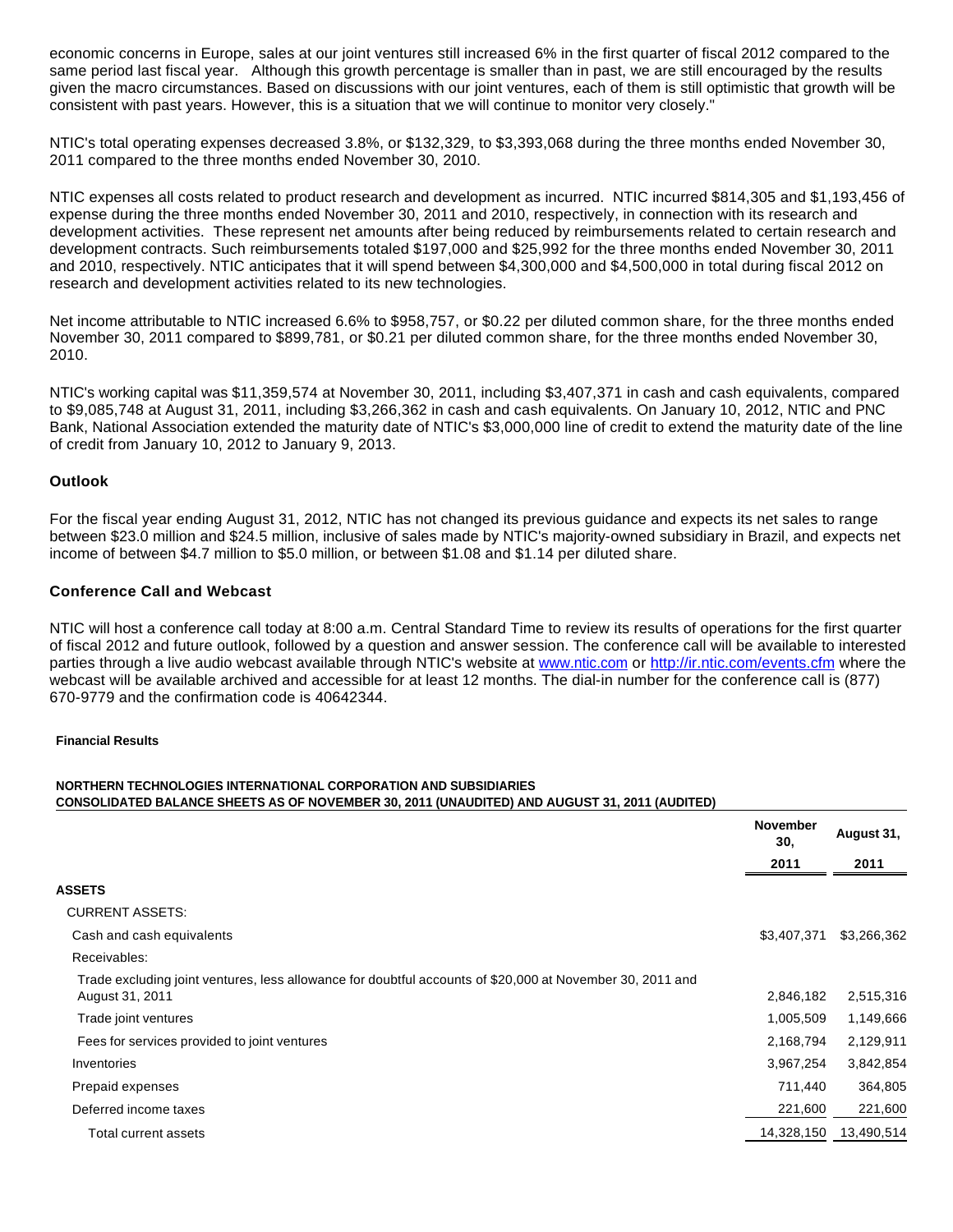| PROPERTY AND EQUIPMENT, net                 | 3,589,981  | 3,636,335                 |
|---------------------------------------------|------------|---------------------------|
|                                             |            |                           |
| <b>OTHER ASSETS:</b>                        |            |                           |
| Investments in joint ventures               | 18,763,038 | 20,559,509                |
| Deferred income taxes                       | 1,410,700  | 1,410,700                 |
| Patents and trademarks, net                 | 909,027    | 903,038                   |
| Other                                       | 41,746     | 39,646                    |
|                                             | 21,124,511 | 22,912,893                |
|                                             |            | \$39,042,642 \$40,039,742 |
|                                             |            |                           |
| <b>LIABILITIES AND STOCKHOLDERS' EQUITY</b> |            |                           |
| <b>CURRENT LIABILITIES:</b>                 |            |                           |
| Current portion of note payable             | 76,119     | 76,119                    |
| Accounts payable                            | 1,496,244  | 2,032,614                 |
| Income tax payable                          | 160,420    | 195,762                   |
| <b>Accrued liabilities:</b>                 |            |                           |
| Payroll and related benefits                | 710,737    | 1,629,355                 |
| Deferred joint venture royalties            | 288,000    | 288,000                   |
| Other                                       | 237,056    | 182,916                   |
| <b>Total current liabilities</b>            | 2,968,576  | 4,404,766                 |
| NOTE PAYABLE, NET OF CURRENT PORTION        | 990,504    | 1,009,533                 |

# COMMITMENTS AND CONTINGENCIES

EQUITY:

| Preferred stock, no par value; authorized 10,000 shares; none issued and outstanding                                                    |            |                           |
|-----------------------------------------------------------------------------------------------------------------------------------------|------------|---------------------------|
| Common stock, \$0.02 par value per share; authorized 10,000,000 shares; issued and outstanding 4,397,324 and<br>4,353,058, respectively | 87.947     | 87.061                    |
| Additional paid-in capital                                                                                                              | 10.847.692 | 10,137,809                |
| Retained earnings                                                                                                                       | 22,770,595 | 21.811.838                |
| Accumulated other comprehensive income                                                                                                  | 1,318,675  | 2,496,940                 |
| Stockholders' equity                                                                                                                    | 35.024.909 | 34,533,648                |
| Non-controlling interest                                                                                                                | 58,653     | 91,795                    |
| Total equity                                                                                                                            | 35,083,562 | 34,625,443                |
|                                                                                                                                         |            | \$39,042,642 \$40,039,742 |

#### **NORTHERN TECHNOLOGIES INTERNATIONAL CORPORATION AND SUBSIDIARIES CONSOLIDATED STATEMENTS OF OPERATIONS (UNAUDITED) FOR THE THREE MONTHS ENDED NOVEMBER 30, 2011 AND 2010**

|                                     |             | <b>Three Months Ended</b> |  |  |
|-------------------------------------|-------------|---------------------------|--|--|
|                                     |             | November 30, November 30, |  |  |
|                                     | 2011        | 2010                      |  |  |
| <b>NET SALES:</b>                   |             |                           |  |  |
| Net sales, excluding joint ventures | \$4,277,643 | \$3,446,303               |  |  |
| Net sales, to joint ventures        | 554,471     | 652,138                   |  |  |
| <b>NET SALES</b>                    | 4,832,114   | 4.098.441                 |  |  |
|                                     |             |                           |  |  |
| Cost of goods sold                  | 3,209,476   | 2,690,705                 |  |  |
| Gross profit                        | 1,622,638   | 1,407,736                 |  |  |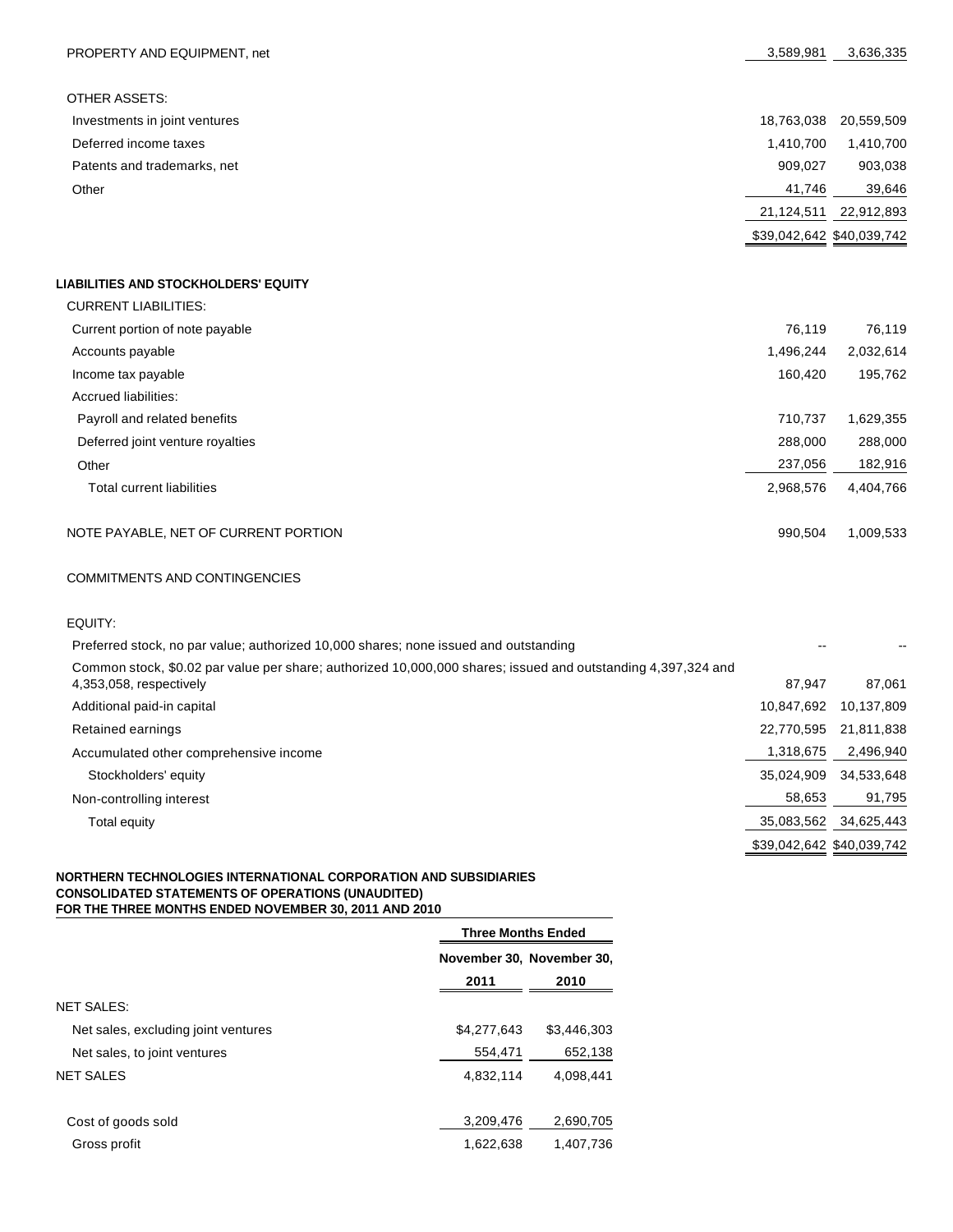| JOINT VENTURE OPERATIONS:                                            |           |                     |
|----------------------------------------------------------------------|-----------|---------------------|
| Equity in income of joint ventures                                   | 1,357,680 | 1,695,131           |
| Fees for services provided to joint ventures                         | 1,445,252 | 1,451,780           |
|                                                                      | 2,802,932 | 3,146,911           |
| <b>OPERATING EXPENSES:</b>                                           |           |                     |
| Selling expenses                                                     | 1,108,486 | 999,053             |
| General and administrative expenses                                  | 1,270,013 | 1,104,167           |
| Expenses incurred in support of joint ventures                       | 200,264   | 228,721             |
| Research and development expenses                                    | 814,305   | 1,193,456           |
|                                                                      | 3,393,068 | 3,525,397           |
| <b>OPERATING INCOME</b>                                              | 1,032,502 | 1,029,250           |
| <b>INTEREST INCOME</b>                                               | 8,060     | 3,933               |
| <b>INTEREST EXPENSE</b>                                              | (5,966)   | (23, 234)           |
| <b>OTHER INCOME</b>                                                  | 6,825     | 6,925               |
| INCOME BEFORE INCOME TAX EXPENSE                                     | 1,041,421 | 1,016,874           |
| <b>INCOME TAX EXPENSE</b>                                            | 106,000   | 122,000             |
| <b>NET INCOME</b>                                                    | 935,421   | 894,874             |
| NET LOSS ATTRIBUTABLE TO NON-CONTROLLING INTEREST                    | (23, 336) | (4,907)             |
| NET INCOME ATTRIBUTABLE TO NTIC                                      | \$958,757 | \$899,781           |
| NET INCOME PER COMMON SHARE:                                         |           |                     |
| Basic                                                                | \$0.22    | \$0.21              |
| Diluted                                                              | \$0.22    | \$0.21              |
| <b>WEIGHTED AVERAGE COMMON SHARES</b><br><b>ASSUMED OUTSTANDING:</b> |           |                     |
| Basic                                                                |           | 4,355,666 4,264,187 |
| <b>Diluted</b>                                                       |           | 4,433,724 4,324,757 |
|                                                                      |           |                     |

## **About Northern Technologies International Corporation**

Northern Technologies International Corporation develops and markets proprietary environmentally beneficial products and services in over 55 countries either directly or via a network of joint ventures, independent distributors and agents. NTIC's primary business is corrosion prevention marketed primarily under the ZERUST® brand. NTIC has been selling its proprietary ZERUST® rust and corrosion inhibiting products and services to the automotive, electronics, electrical, mechanical, military and retail consumer markets, for over 35 years. NTIC also offers worldwide on-site technical consulting for rust and corrosion prevention issues. NTIC's technical service consultants work directly with the end users of NTIC's products to analyze their specific needs and develop systems to meet their technical requirements. In addition, NTIC markets proprietary bio-plastic technologies under the Natur-Tec® brand. Finally, NTIC's Polymer Energy® joint venture manufactures and sells advance waste plastic to fuel conversion machines.

The Northern Technologies International Corporation logo is available at [http://www.globenewswire.com/newsroom/prs/?](http://www.globenewswire.com/newsroom/prs/?pkgid=5481) [pkgid=5481](http://www.globenewswire.com/newsroom/prs/?pkgid=5481)

### **Forward-Looking Statements**